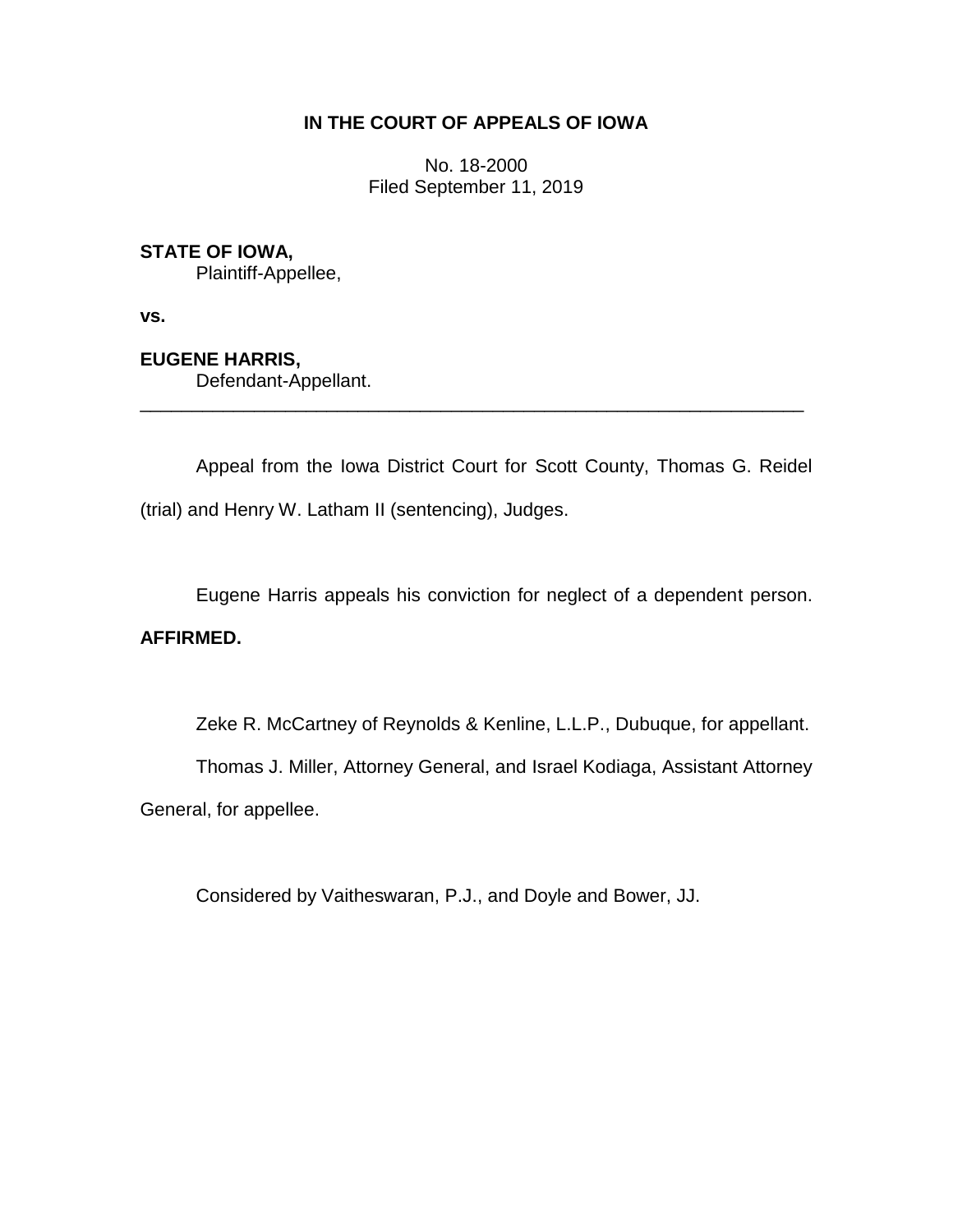**DOYLE, Judge.**

 $\overline{a}$ 

The State charged Eugene Harris with neglect of a dependent person after police officers discovered his adult stepdaughter, C.D., locked in an upstairs bedroom.<sup>1</sup> The officers found C.D., who is a person with a cognitive disability, living in deplorable conditions and needing medical treatment. Following trial, a jury found Harris guilty of neglect of a dependent person.

On appeal, Harris challenges the sufficiency of the evidence supporting his conviction. We review a challenge to the sufficiency of the evidence for correction of errors at law. *See State v. Benson*, 919 N.W.2d 237, 241 (Iowa 2018). We view the evidence in the light most favorable to the State and affirm the verdict if substantial evidence supports it. *See id*. Substantial evidence is evidence that could convince a rational factfinder of guilt beyond a reasonable doubt. *See id.*

The court instructed the jury to find Harris guilty of neglect of a dependent person if the State proved these elements beyond a reasonable doubt:

1. On the 22nd day of May 2018, Eugene Harris was a person having custody of [C.D].

2. [C.D.] is a person who by reason of mental or physical disability is not able to care for herself.

3. Eugene Harris, or someone he aided and abetted, knowingly or recklessly exposed [C.D.] to a hazard or danger against which [C.D.] could not reasonably be expected to protect herself.

Harris only challenges the evidence showing he was a person having custody of C.D. *See* Iowa Code section 726.8 (2018) (stating "the father, mother, or some other person having custody of a . . . person who by reason of mental or physical

<sup>&</sup>lt;sup>1</sup> The State also charged Harris with dependent adult abuse but dismissed the charge when the jury could not reach a verdict on that count.